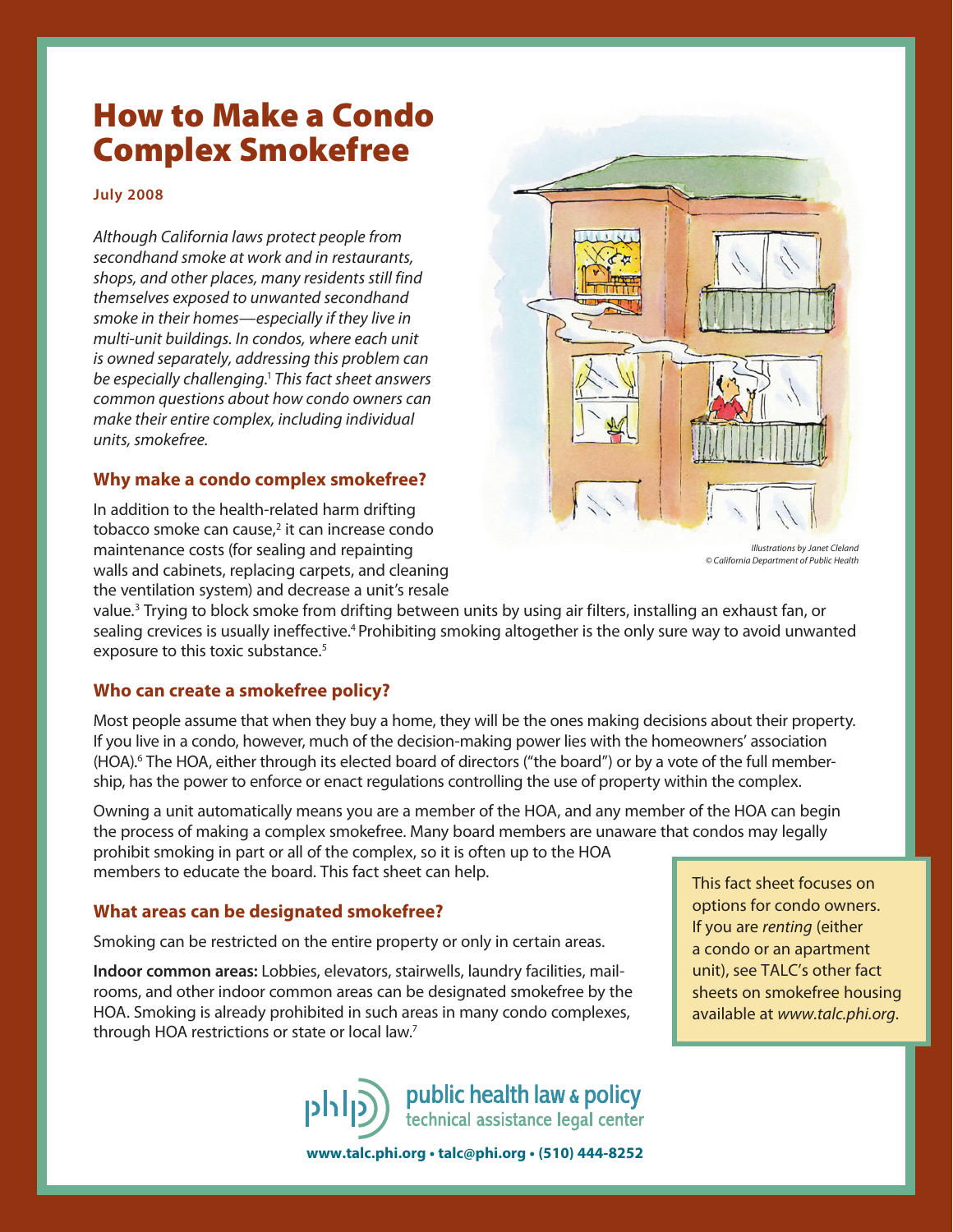#### **Outdoor common areas:**

Courtyards, pools, playgrounds, sandboxes, gardens, pathways, parking areas, and other common areas can also be designated smokefree.<sup>8</sup> In addition to protecting residents from exposure to unwanted smoke, a smokefree outdoor policy can reduce litter from cigarette butts on condo property and keep children from putting discarded butts in their mouths. Designated smoking areas in the outdoor common space are recommended so that people who smoke can do so away from shared recreational areas.



**Individual units:** HOAs may even restrict smoking in individual units, which would prohibit all current and future owners, renters, and guests from smoking there. A smoking restriction could include the "exclusiveuse" common areas such as balconies and patios.

#### **How can a condo complex be made smokefree?**

In addition to state laws that regulate all condominiums, each complex has its own governing documents. These include the *Declaration of Covenants, Conditions, and Restrictions (CC&Rs)*<sup>9</sup>  *and the Rules.*<sup>10</sup>

**CC&Rs** describe restrictions on the use of property in the complex—for example, the number or ages of people permitted to live in a unit. Because the CC&Rs are legally binding restrictions that automatically apply to the buyer, they must be disclosed at the time of sale and officially recorded, like a deed.<sup>11</sup> Members of the HOA must vote to approve any changes to the CC&Rs.

**Rules** contain additional restrictions on the use of property and typically expand upon areas not fully defined in the CC&Rs—for example, whether private barbecue grills are permitted on balconies or what types of vehicles may park in the parking lot. Changes to the Rules only require a vote by the board. Because Rules are easier to pass than CC&Rs, Rules may change relatively frequently.

There are three ways to address smoking in a condo complex using these governing documents:

1. Have the HOA members (the condo owners) vote to **amend the CC&Rs to restrict smoking** in common areas and/or units.

People do not have a "right" to smoke—especially in multiunit housing, where others can be affected. See "There Is No Constitutional Right to Smoke," another fact sheet from TALC available at *www.talc.phi.org*.

- 2. Have the HOA members vote to **amend the CC&Rs' nuisance provision** to include drifting secondhand smoke. (A condo owner can already apply the nuisance provision to unwanted secondhand smoke, but unless the provision expressly states that secondhand smoke is a nuisance, it can be difficult to prove that the amount of drifting smoke is severe enough to be considered a violation of the nuisance provision.)
- 3. Have the board of the HOA **adopt a new Rule restricting smoking** in common areas and/or units.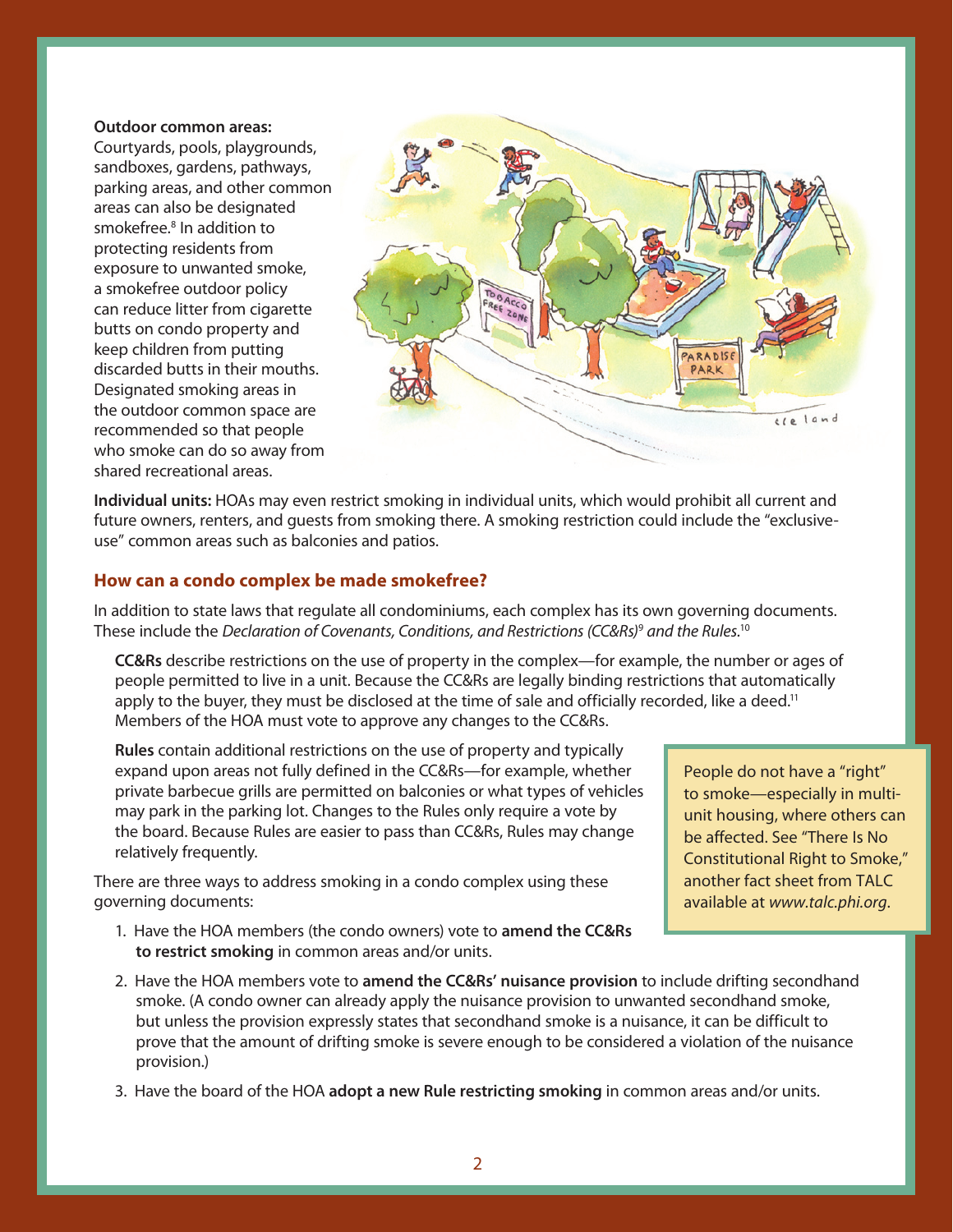| <b>Comparing Three Ways to Make a Condo Complex Smokefree</b> |                                                                                                                                                                                                                                                                                                              |                                                                                                                                                                                                                                                                                                                  |                                                                                                                                                                                                                                                                                                                                                                                                                       |
|---------------------------------------------------------------|--------------------------------------------------------------------------------------------------------------------------------------------------------------------------------------------------------------------------------------------------------------------------------------------------------------|------------------------------------------------------------------------------------------------------------------------------------------------------------------------------------------------------------------------------------------------------------------------------------------------------------------|-----------------------------------------------------------------------------------------------------------------------------------------------------------------------------------------------------------------------------------------------------------------------------------------------------------------------------------------------------------------------------------------------------------------------|
|                                                               | <b>Amend CC&amp;Rs to prohibit</b><br>smoking in units or<br>common areas                                                                                                                                                                                                                                    | <b>Amend nuisance provision</b><br>of CC&Rs to state that<br>secondhand smoke is a<br>nuisance                                                                                                                                                                                                                   | <b>Adopt a Rule prohibiting</b><br>smoking in units or<br>common areas                                                                                                                                                                                                                                                                                                                                                |
| <b>Voting</b>                                                 | Requires vote of condo<br>owners, using formal voting<br>procedures.                                                                                                                                                                                                                                         | Requires vote of condo<br>owners, using formal voting<br>procedures.                                                                                                                                                                                                                                             | Voted on only by the board,<br>not all HOA members.                                                                                                                                                                                                                                                                                                                                                                   |
| <b>Drafting</b>                                               | The new provision should be<br>written by a lawyer.                                                                                                                                                                                                                                                          | The new provision should be<br>written by a lawyer but isn't<br>overly complicated.                                                                                                                                                                                                                              | Doesn't need to be written by<br>a lawyer.                                                                                                                                                                                                                                                                                                                                                                            |
| <b>Expense</b>                                                | Can be expensive due to<br>lawyer fees for drafting and<br>cost to HOA for printing and<br>distributing ballots.                                                                                                                                                                                             | Can be expensive, due<br>to cost of printing and<br>distributing ballots, though<br>lawyer fees should be less<br>than amending the CC&Rs<br>to prohibit smoking because<br>drafting is less complicated.                                                                                                        | Very inexpensive because it<br>doesn't incur lawyer fees or<br>ballot costs.                                                                                                                                                                                                                                                                                                                                          |
| <b>Enforcement</b>                                            | The board has a duty to<br>enforce CC&Rs by fining,<br>restricting the rights of, or<br>suing the noncompliant<br>owner. Individual owners can<br>also enforce CC&Rs by suing<br>the noncompliant owner<br>(and possibly by suing the<br>board if it failed to act to<br>enforce the provision).             | The board has a duty to<br>enforce CC&Rs by fining,<br>restricting the rights of, or<br>suing the noncompliant<br>owner. Individual owners can<br>also enforce CC&Rs by suing<br>the noncompliant owner<br>(and possibly by suing the<br>board if it failed to act to<br>enforce the provision).                 | Only the board can enforce<br>a Rule, usually by fining the<br>noncompliant owner.                                                                                                                                                                                                                                                                                                                                    |
| Important<br>considerations                                   | Requires votes from enough<br>owners to get passed.<br>Because the owners vote<br>to change the CC&Rs, their<br>participation in the decision<br>may make them more likely<br>to comply with the new<br>no-smoking policy. If there<br>is a violation, CC&Rs may be<br>enforced in more ways than<br>a Rule. | Adding smoking to the<br>nuisance provision would<br>not eliminate smoking in the<br>condo-it would just allow<br>homeowners to more easily<br>use the nuisance provision<br>if secondhand smoke were<br>entering their units. This<br>approach may be useful if a<br>ban on smoking in units isn't<br>feasible. | Because a Rule is only<br>voted on by the board, this<br>approach may work best<br>for making the common<br>areas nonsmoking-a less<br>controversial restriction than<br>smokefree units (although<br>there is nothing preventing<br>a Rule from prohibiting<br>smoking in all parts of<br>the complex). Adopting a<br>smokefree Rule may work<br>better for complexes where<br>the board actively enforces<br>Rules. |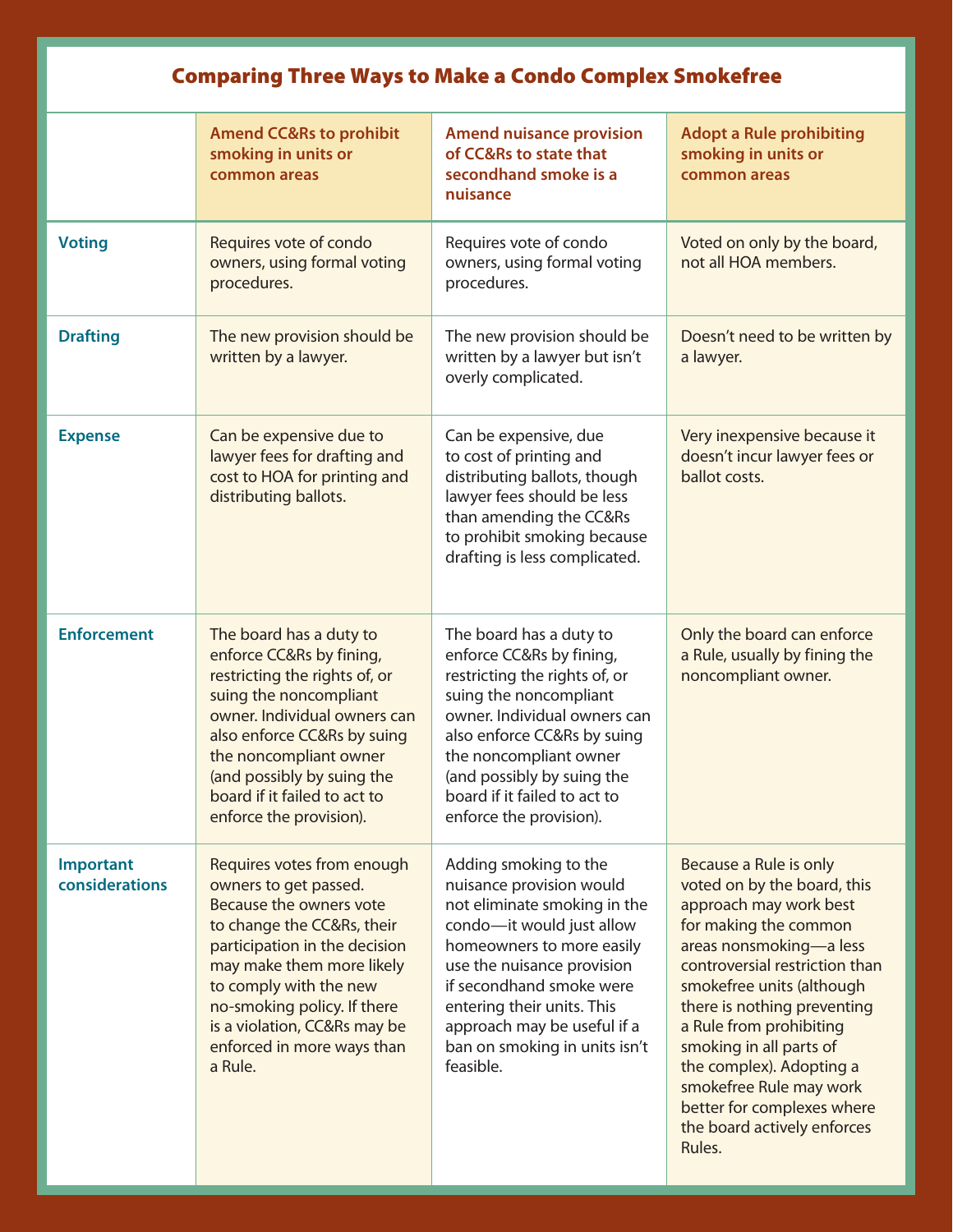#### **How do these three approaches differ?**

Amending the CC&Rs is stronger and more enforceable than adopting a new Rule, but it's also potentially more expensive and time consuming. What follows are three areas to consider when weighing the options.

**Voting Procedures:** With any change to the CC&Rs, HOA members will have to vote using a fairly complicated balloting procedure that must be followed precisely to ensure that the vote is valid.<sup>12</sup> A new Rule, on the other hand, only needs to be voted on by the board rather than all of the HOA members, so it can be done relatively quickly—but it can also be overturned just as quickly by the same or a subsequent board.

**Expense:** Because the CC&Rs are a legally binding document, a new amendment should be drafted by a lawyer. This can be expensive, but it is important to ensure that the amendment is legally appropriate and enforceable.13 (Drafting attorneys may find it helpful to review a sample at *www.smokefreeapartments. org/condos.html.*) Amending the CC&Rs means the HOA must buy and print the ballots and envelopes required for the voting procedure; making a Rule change doesn't involve these costs. You also don't need to hire a lawyer to draft a new Rule, though it is encouraged. If you draft the Rule without a lawyer, make sure it clearly states what activity is prohibited, which portions of the condo complex are affected, and the penalty for failing to comply with the Rule.

**Enforcement:** Either the board or an individual owner can act to enforce the CC&Rs, whether it's a new policy prohibiting smoking or an amendment to the nuisance clause.<sup>14</sup> Ordinarily, the board enforces the CC&Rs because it has a legal duty to do so,15 either by assessing a fine or suspending the unit owner's right to use recreational facilities in the condo. If the board fails or refuses to enforce the CC&Rs, an owner may sue the owner violating the CC&R *and*, in some cases, sue the HOA, if it did not act to enforce the CC&R.16 (Before bringing suit, the owner may need to first participate in a process to resolve the dispute without going to court.<sup>17</sup>)

When it comes to enforcing Rules, however, only the board of the HOA can take action—an owner cannot sue another owner for failing to comply.<sup>18</sup> The board could fine the person who is not following the Rule. Even though individual condo owners cannot enforce the Rules against each other, if the board fails to enforce the Rules, owners can work to recall the board and elect new directors who will enforce them.

#### **How should I decide which approach to take?**

A first step could be to find out how the other condo owners in your complex feel about a no-smoking policy. You may want to distribute a survey, especially if you live in a large complex.19 Then you can assess whether and where owners are willing to restrict smoking.

If you want to restrict smoking inside units, a CC&R amendment is probably better suited than a new Rule, because there are more ways to enforce CC&Rs. Board members also may be reluctant to adopt a Rule that restricts smoking in units because they don't want to upset residents who smoke, so they may be more comfortable putting the decision in the hands of the HOA membership by calling for a vote on whether to amend the CC&Rs instead.

Limiting smoking in common areas will probably be much less controversial than restricting smoking in units, so using the more informal and less costly approach of creating a new Rule might be a more appropriate route.

Another factor that will help you decide between a new Rule and a CC&R change is whether the board

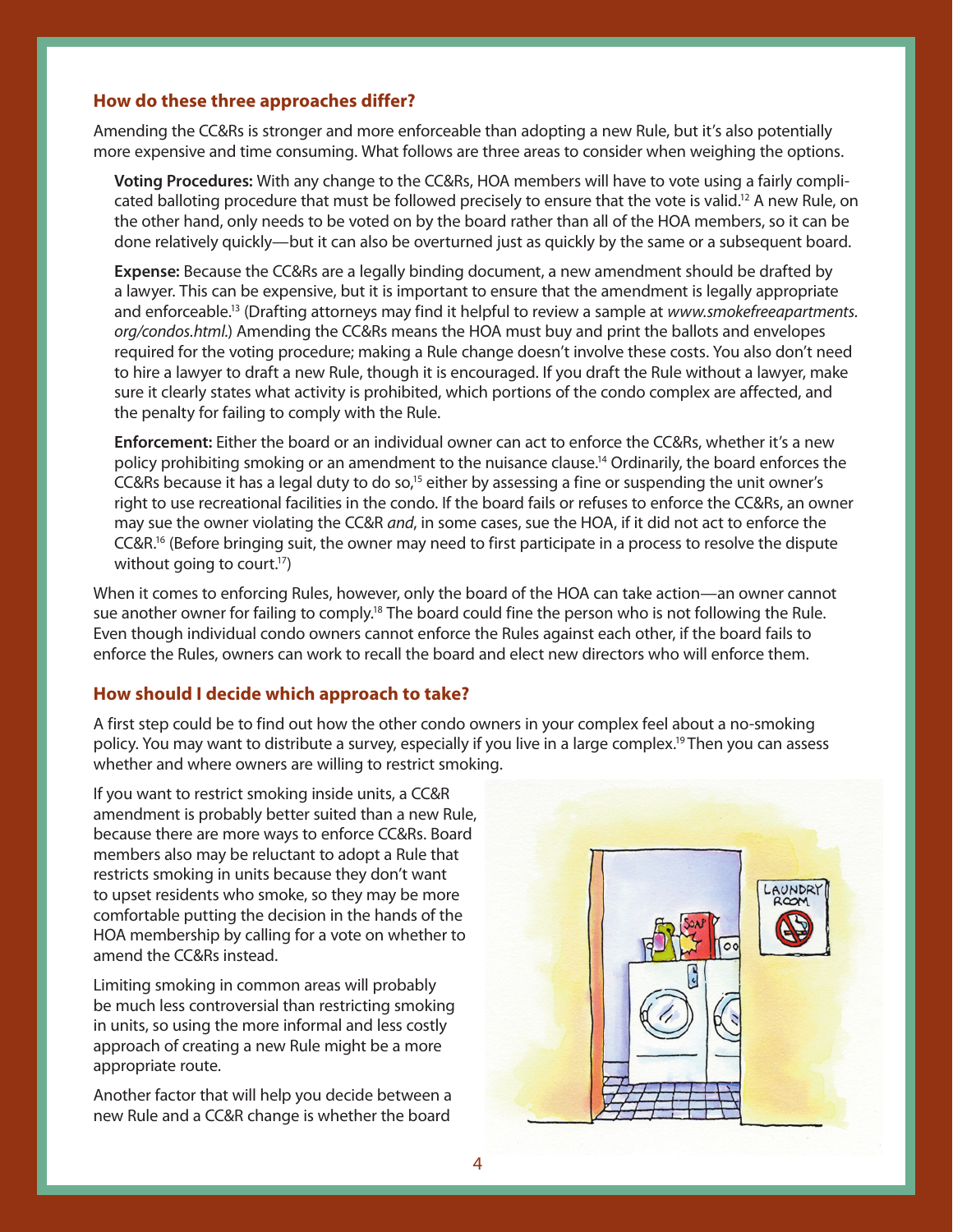tends to enforce the Rules your complex already has. Because owners cannot enforce Rules, passing a new one is not likely to solve a drifting smoke problem if your board is lax about enforcing Rules to begin with. Also, consider that if the new restriction is ever challenged in court, CC&Rs are more likely than Rules to be upheld by a judge. $20$ 

If you are concerned that the condo owners or the board won't vote for a change prohibiting smoking in units because they are hesitant to "tell others what to do," it may be easier to add secondhand smoke to the nuisance provision of the CC&Rs.<sup>21</sup> However, amending the nuisance clause will not create much (if any) immediate change unless the board or an owner takes action to enforce it, so it should be pursued only if the HOA members seem unwilling to vote for the stronger measure of prohibiting smoking in units.

Changing your condo's policies can be a slow and political process. Getting the votes you need to support a change takes diplomacy and patience: it often can take months from the time you first raise your concerns until the day the votes are counted. For ideas about how to gather support for a new smoking policy, see *www.center4tobaccopolicy.org/organizing-introduction.*

## **When should the smokefree provision go into effect?**

While restrictions can generally be put into effect immediately, $^{22}$  delaying implementation—especially for new restrictions on smoking inside units—will give residents time to adjust.<sup>23</sup> A reasonable delay could be anywhere from 60 to 180 days from when the change is approved.

You can also include a "grandfather clause" exempting *current* residents from a new restriction: this exemption would apply only to current owners (or tenants, if a unit is rented), not to future owners or tenants. In general, grandfather clauses are not recommended. Residents who are already suffering from drifting secondhand smoke will not experience any relief, nor will they see other benefits of a smokefree complex such as a reduced fire hazard. Beyond that, new owners—who are not grandfathered in—can complain that they are subject to restrictions that others aren't; if they sue over the smoking ban, a court may agree that enforcing the provision only against certain owners is unfair and decide that the restriction is not legal.<sup>24</sup> Still, a grandfather clause may provide a compromise if there is significant opposition and allow a smokefree policy to get enough votes to pass.

If grandfathering seems necessary, it is a good idea to simultaneously alter the CC&Rs' nuisance provision to include secondhand smoke. This way, residents who suffer from secondhand smoke drifting from grandfathered units may be able to more easily enforce the nuisance provision.

### **What if my complex won't adopt a new Rule or change the CC&Rs?**

You may be able to enforce the existing nuisance provision in your condo's CC&Rs, even if it doesn't specifically list smoking as a nuisance. If you have a disability that is made worse by secondhand smoke, you may be able to pursue a disability discrimination claim. You may also be able to bring a lawsuit against a neighbor whose smoke is causing you harm. For more information about each of these options, see "Legal Options for Condo Owners Suffering from Drifting Secondhand Smoke," a fact sheet coming soon from TALC.

You can also encourage your elected officials to pass a local law against smoking in multi-unit housing. This way, apartments and condos throughout your city or county—not just your own building—could be made smokefree.25

*The Technical Assistance Legal Center is a project of Public Health Law & Policy and the Public Health Institute. This material was made possible by funds received from the California Department of Public Health under contract #04-35336. This booklet provides general*  information only and is not offered or intended as legal advice. Readers should seek the advice of an attorney when confronted with legal *issues, and attorneys should perform an independent evaluation of the issues raised.*